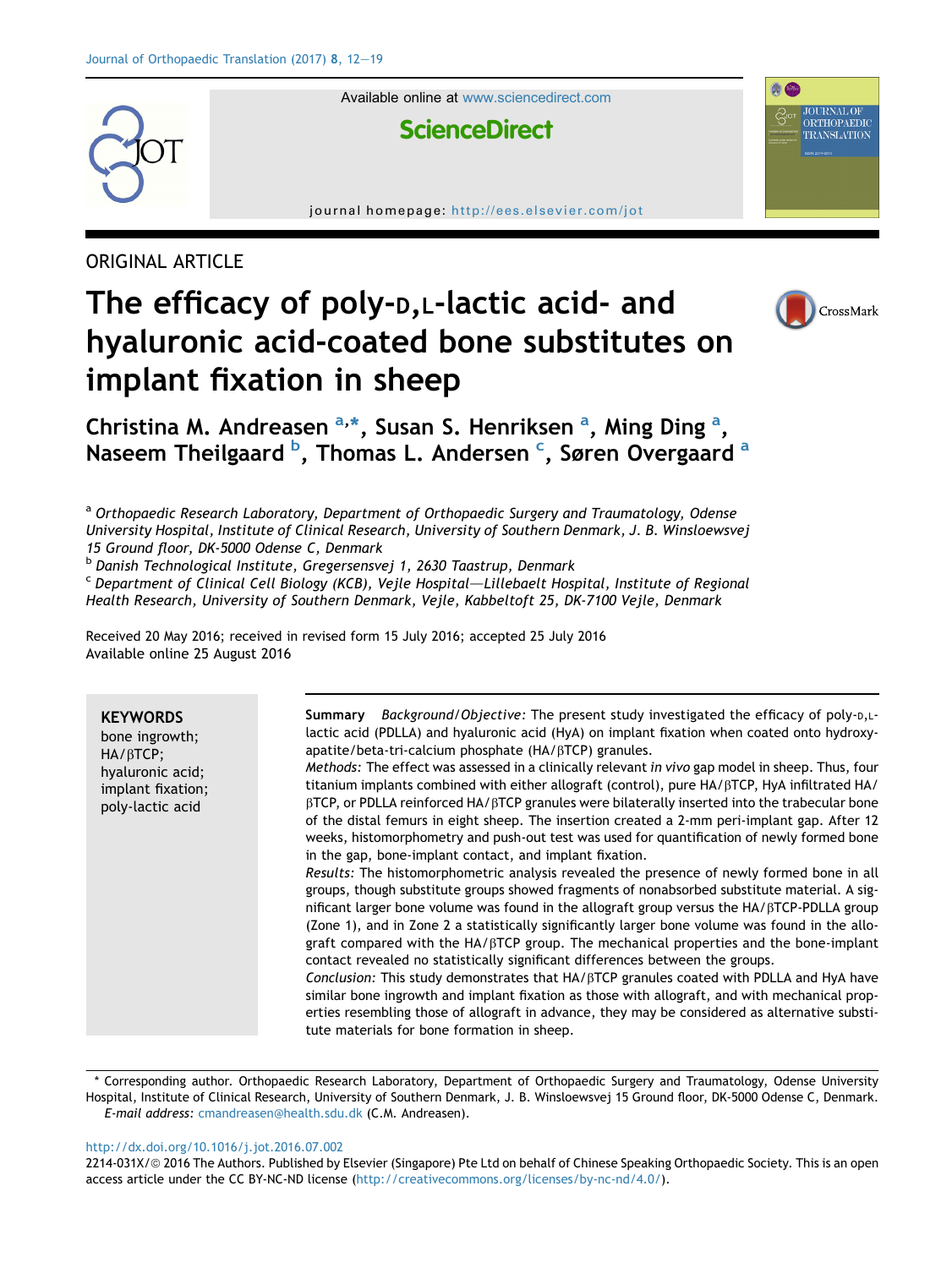ª 2016 The Authors. Published by Elsevier (Singapore) Pte Ltd on behalf of Chinese Speaking Orthopaedic Society. This is an open access article under the CC BY-NC-ND license ([http://](http://creativecommons.org/licenses/by-nc-nd/4.0/) [creativecommons.org/licenses/by-nc-nd/4.0/\)](http://creativecommons.org/licenses/by-nc-nd/4.0/).

# Introduction

The number of total joint replacement surgeries is increasing each year due to an expanding elderly population. Additionally, a rise in the number of failure rate revision surgeries has been explored, mainly explained by an impaired bone formation around the implants [\[1\]](#page-6-0). Damaged bone is often replaced by metal implants, providing the strength and stiffness required for most loadbearing bone sites  $[2,3]$ . However, insertion of implants often also demands supplement of either donor bone or bone substitutes to secure a proper implant fixation  $[3,4]$ .

To improve the efficacy and functionality of implants, lots of effort has been put into the development of new bone substitutes used in combination with those metal alloys. An optimal bone substitute has a high biocompatibility, promotes early bone formation at the bone-implant interface, and retains a suitable strength required at the particular skeletal site [\[5,6\]](#page-6-0). All these factors are essential for long-term implant survival, being of both social and economic importance.

Bioceramics, such as beta-tricalcium phosphate (BTCP) and hydroxyapatite (HA), are known to be very compatible with the human body environment inducing a biological response similar to bone  $[7,8]$ . Due to their osteoconductive properties, bTCP and HA are often combined, although their mechanical properties are not entirely comparable to that of bone  $[3,4]$ . Research has shown that the mechanical performance of HA/bTCP-ceramics can be enhanced by reinforcement with polymers, e.g., poly-D,L-lactic acid (PDLLA), poly-glycolic acid, or poly-hydroxy butyrate  $[3,9]$ .

PDLLA, a long-chained polymer degraded into lactic acid by the tricarboxylic acid cycle, is ideal due to its biocompatibility, strength, and high solubility [\[9,10\].](#page-6-0) Recent investigation has shown that the addition of  $10-15%$  PDLLA to  $HA/\beta$ TCP scaffolds significantly increases their strength [\[11,12\].](#page-6-0) Additionally, in vivo studies have revealed that HA substitutes combined with PDLLA induce bone formation around titanium implants  $[12-14]$  $[12-14]$  $[12-14]$ . Another polymer with favourable bone-stimulating properties is hyaluronic acid (HyA). HyA is a polysaccharide and an important component of the extracellular matrix exhibiting several beneficial chemical properties, i.e., therapeutic agent in arthritis therapy and anti-inflammatory agent in animal models [\[15\]](#page-6-0). Further, it promotes osteoblast differentiation, thereby stimulating bone formation, as shown in rat calvarialderived cell cultures [\[16\]](#page-6-0) and rat cortical bone [\[17\]](#page-6-0). Although the infiltration of  $HA/\beta TCP$  scaffolds with HyA seems not to improve the mechanical properties [\[11\]](#page-6-0), HyA shows good osteoconductive properties, therefore still considered a resilient composite material. Consequently, it is interesting to evaluate whether  $HA/BTCP$ -PDLLA and  $HA/$  $\beta$ TCP-HyA could positively affect the fixation of titanium implants in a clinically relevant large animal model.

The aim of the present study was to investigate the efficacy of  $HA/β$ TCP granules reinforced with PDLLA or infiltrated with HyA on the fixation of titanium implants bilaterally inserted into a gap model in sheep. We hypothesized that HA/ $\beta$ TCP substitutes added PDLLA and HyA were able to conduct formation of bone at the bone-implant interphase promoting an appropriate mechanical fixation.

# Materials and methods

Eight female sheep of the Merino/Gotland wool mixed breed were used. Their mean age was 4 years (range,  $3-5$  years) while their mean body weight was  $78.0 \pm 7.4$  kg. The sheep were housed in outdoor paddocks and were fed hay and compound feed throughout the experiment. The animals were housed indoors at the central animal facility 1 week prior to surgery and  $2-3$  days postoperation. All institutional and national guidelines for the care and use of laboratory animals were followed, and the Danish Animal Experiments Inspectorate approved the study (number: 2011/561-1959).

#### Study design

In this study, 32 cylindrical plasma-sprayed titanium alloys (90% titanium, 6% aluminium, 4% vanadium; Biomet, Warsaw, IN, USA; [Figure 1A](#page-2-0)) were bilaterally implanted into a gap model, as previously described [\[18,19\].](#page-6-0) The implants were inserted extra-articularly into trabecular bone of the medial and lateral distal femoral condyles, clearly separated to avoid any potential interference between the implanted substitute materials. The implants were 10 mm high and had a column diameter of 6 mm. The footplate and top washer were 10 mm in diameter, giving a circumferential gap of 2 mm and a volume of 0.5 mL ([Figure 1](#page-2-0)B).

The gaps were subsequently filled with one of the four materials: allograft (control), pure HA/ $\beta$ TCP, HA/ $\beta$ TCP-HyA, or HA/ $\beta$ TCP-PDLLA granules. Thus, four different graft materials were implanted in each sheep, serving as their own control. To avoid any site-specific differences, implant materials were alternated between the gaps. Allograft is considered the gold standard in many orthopaedic procedures, thus reflecting a relevant control group in this study [\[20\]](#page-7-0).

# Graft materials

#### Allograft

The allograft was prepared from the distal femurs and proximal tibias of a healthy donor sheep of the same age. After removal of cartilage and soft tissue, the bone was milled in a bone mill (Ossano Scandinavia ApS, Stockholm, Sweden) resulting in  $0.5-1.5$ -mm bone graft particles. The bone graft was packed in sterile 1.5-mL vials and preserved at  $-80^\circ$ C until surgery.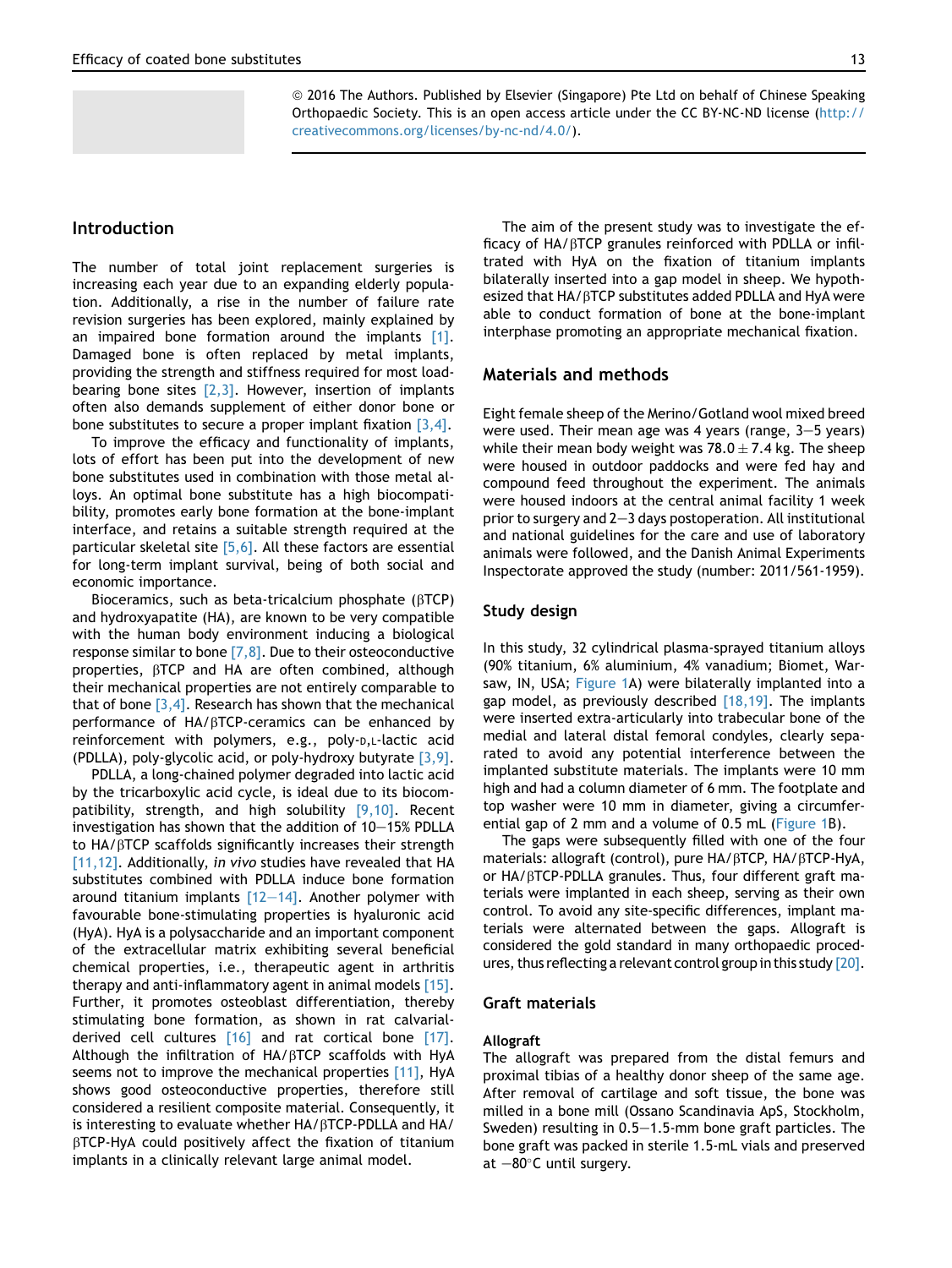<span id="page-2-0"></span>

Figure 1 (A, B) Porous plasma sprayed titanium implants were inserted into the distal femur condyles of eight sheep and the gaps were filled with one of four testing materials.

#### Scaffold granules

Porous  $HA/\beta$ TCP granules, consisting of 70% HA and 30%  $\beta$ TCP, were fabricated by the Danish Technological Institute (Taastrup, Denmark). The granules had a particle size of  $500-1400$  µm and a porosity of approximately 80%. The pore size of the composite graft material was  $300-700 \mu m$ with an interconnecting pore size of 100-200  $\mu$ m. HA/ $\beta$ TCP granules infiltrated with the biopolymer HyA [molecular weight (MW)  $= 650$  kDa] provided by Novozymes (Bagsvaerd, Denmark) represented the second group of graft materials. The HyA was coated onto the porous  $HA/\beta TCP$ granules by sterile solvent infiltration based on demineralized water [\[11\].](#page-6-0) Briefly, a solution of 3 mL sterile HyA  $(0.15\% \text{ w/w})$  was mixed with 1.5 mL pure HA/ $\beta$ TCP granules and dried under vacuum (room temperature) for 12 hours. The process was repeated until the final concentration of HyA reached 0.15%. The final porosity was approximately 80% [\[11\].](#page-6-0) HA/ $\beta$ TCP granules reinforced with an ultrathin layer of 10% PDLLA (50% D-PLA, 50% L-PLA, molecular weight  $= 308$  kDa) to enhance their mechanical strength were provided by PHUSIS (Saint Ismier, France). As previously shown in our lab, they have a porosity of approximately 70% [\[11,12\].](#page-6-0)

# Surgical procedure

As premedication, the animals received 0.2 mg/kg of Rompun (xylancin hydrochloride, 20 mg/mL; Bayer Animal Health GmbH, Leverkusen, Germany). Anaesthesia was induced with 3 mg/kg of Rapinovent (propofol 10 mg/mL; Schering-Plough Animal Health, Ballerup, Denmark), while the surgical procedures were performed under general anaesthesia (2.0 % isoflurane). Under aseptic conditions, and after iodine disinfection of the lateral femur, the periosteal surface was exposed by an incision through the skin. To prevent any thermal damage of the bone and surrounding tissue, a low-speed drill created a 12-mm deep cylindrical hole with a circumference of 10 mm. To remove residual bone particles, the gap was rinsed with saline before insertion of the implants forming a gap of 2 mm. Subsequently, the concentric gap was randomly filled with one of the four graft materials before the top-washer was tightly placed on the implant. Finally, the wound was sutured in three layers. The procedure was repeated for the medial side as well as the opposite femur. Postoperative analgesia (0.03 mL/mg buprenorphine, Temgesic; Schering-Plough, Ballerup, Denmark) and ampicillin (250 mg/mL ampicillin; Ampivet Vet, Boehringer Ingelheim, Copenhagen, Denmark) was administered daily for  $3-4$  days  $[12]$ . After 12 weeks of observation the sheep were euthanized with an overdose of pentobarbital and both distal femurs were harvested and divided prior to further processing.

#### Preparation of specimens

The bone implant specimens were cut orthogonally into two parts with an Exakt diamond band saw (Exakt Apparatebau, Norderstedt, Germany). After removal of the top washer, a bone-implant sample of 3.5 mm was prepared and stored at  $-20^{\circ}$ C until assessment of bone-implant fixation by mechanical push-out test. The remaining part of the implant specimen, 5.5 mm, was prepared for histological and histomorphometrical investigations. Briefly, the specimens were dehydrated in graded ethanol series (70-99%) at room temperature, containing 0.4% basic fuchsine, and subsequently embedded in methyl methacrylate (Technovit 9100 NEW; Heraeus Klzer GmbH, Wehrheim, Germany). Using the vertical sectioning method, four sections (approximately 30  $\mu$ m thick) from each bone specimen (thus 16 sections per sheep) were cut using a microtome (Medeja, Leiden, The Netherlands) and counterstained with 2% light green to visualize mineralized bone [\[21\].](#page-7-0)

#### Mechanical testing

Before assessment of the implant failure by a push-out test performed on an 858 Bionix Material Testing System (hydraulic material testing system; MTS Systems Co., Minneapolis, MN, USA), the bone implant specimens were thawed at room temperature for 2 hours ([Figure 2](#page-3-0)B). The diameter of the gap was 10 mm and the diameter of the test-plate hole under the specimen was 10 mm, while the piston pushing out the implant had a diameter of 6 mm ([Figure 2A](#page-3-0)) [\[12\]](#page-6-0). The displacement rate was 5 mm/min. Load versus displacement data were recorded and used for calculation of the mechanical parameters—ultimate shear stiffness (MPa), ultimate shear strength (MPa), and failure energy (kJ/cm<sup>2</sup>) [\(Figure 2C](#page-3-0)).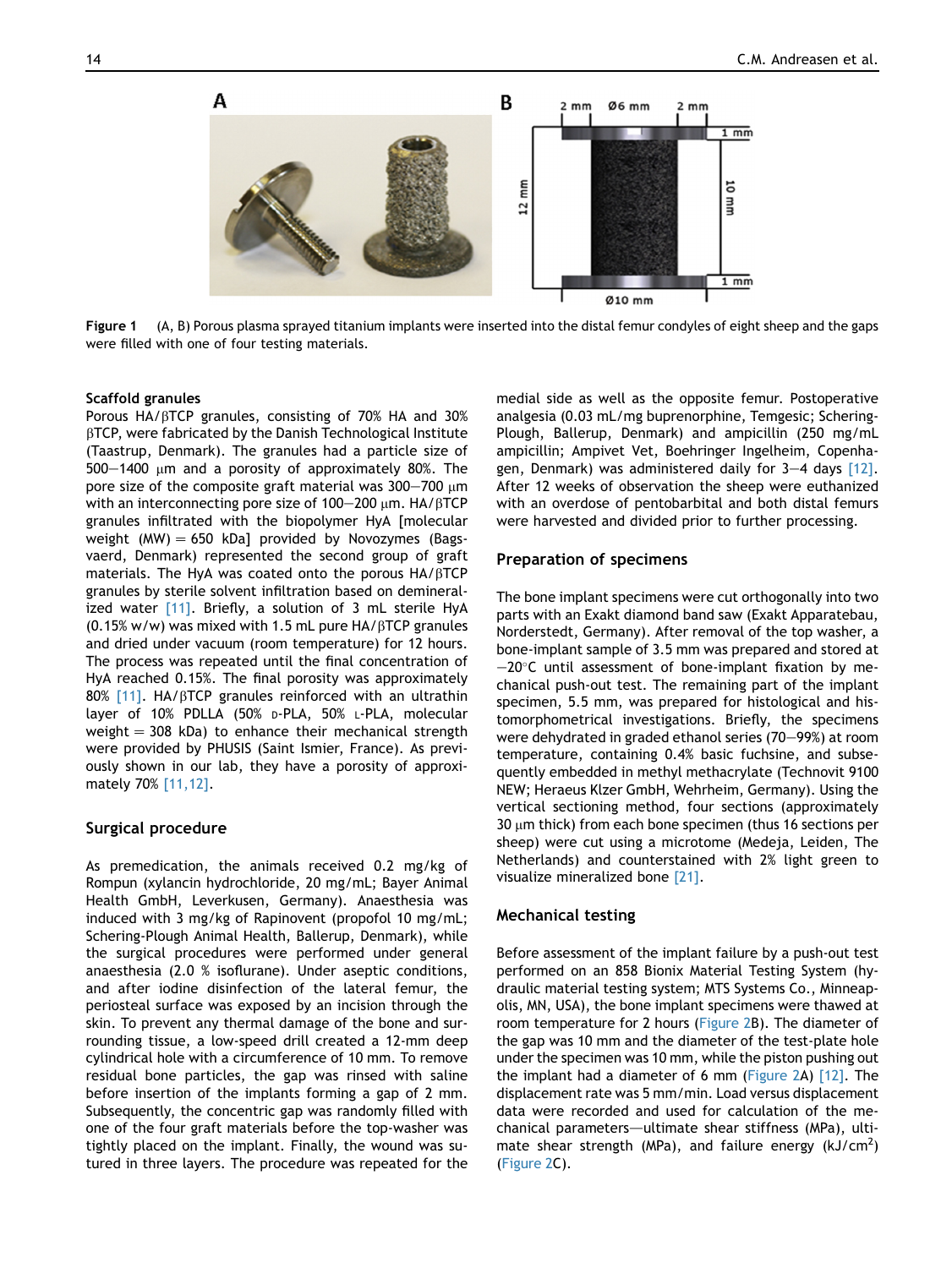<span id="page-3-0"></span>

Figure 2 (A) The bone implant interface was investigated by push-out test on a 858 Bionix Material Testing System hydraulic; (B) assessing the implant failure of bone specimens; (C) generation of load-displacement curves.

# Histology and histomorphometry

We distinguished bone by green/blue surface staining and the presence of osteocytes. Using polarized light, we were able to differentiate between mature lamellar bone with regular parallel alignment of lamellae and immature woven bone, characterized by their randomly oriented collagen fibres and round cell lacunae. Fibrous tissue was stained red and identified by their visible fibril fibres and low cell density, while remnants of substitutes were detected as small grey islets easily identified from the other tissues.

To get unbiased estimates of the anisotropic concentric gaps, four sections from each implant were analysed by point counting (newCAST; Visiopharm, Hørsholm, Denmark) based on the vertical sectioning design  $[22,23]$  to quantify the volume of selected tissues: newly formed bone (BV/ TV), bone marrow, fibrous tissue, and remnants of unresorbed HA/ $\beta$ TCP granules according to the American Society for Bone and Mineral Research standards [\[24\].](#page-7-0) Tissue volumes were quantified in two predefined zones adjacent to the titanium implant: Zone 1, situated close to the implant surface; and Zone 2, next to host bone. Both zones had a width of approximately 500  $\mu$ m (Figure 3). Subsequently, by linear interception technique, the bone-implant contact (BIC) was estimated for all groups. Generally, each section was analysed blinded in a random order. However, a complete blinding of the sections was not possible due to easy identification of implant materials, although we were not able to distinguish from the different types of substitute material.

# Statistical analysis

The statistical significance of the differences between the control and the substitute groups was analysed using repeated measurements one-way analysis of variance or a Friedman's test. Post hoc multiple comparison analysis was done either by Bonferroni or Dunn's test. D'Agostino and

Pearson omnibus normality test was used to assess the normality of the difference between groups. All graphs and statistical analysis were prepared in GraphPad Prism version 5 (GraphPad Software, Inc., La Jolla, CA, USA). Values of  $p < 0.05$  were considered statistically significant.

# Results

# Observations on animals

All eight sheep were able to walk 3 days after surgery and completed the observation period of 12 weeks without any signs of infection or significant weight change.

# Mechanical properties

A destructive push-out test assessing the strength of the bone-implant interface revealed no statistically significant difference in the shear stiffness, shear strength, or failure energy between groups [\(Table 1](#page-4-0)).



Figure 3 Schematic view of a titanium implant showing the regions of interest, approximately 500  $\mu$ m each. Zone 1 is close to the implant and Zone 2 close to host bone (H). N represents the newly formed woven bone.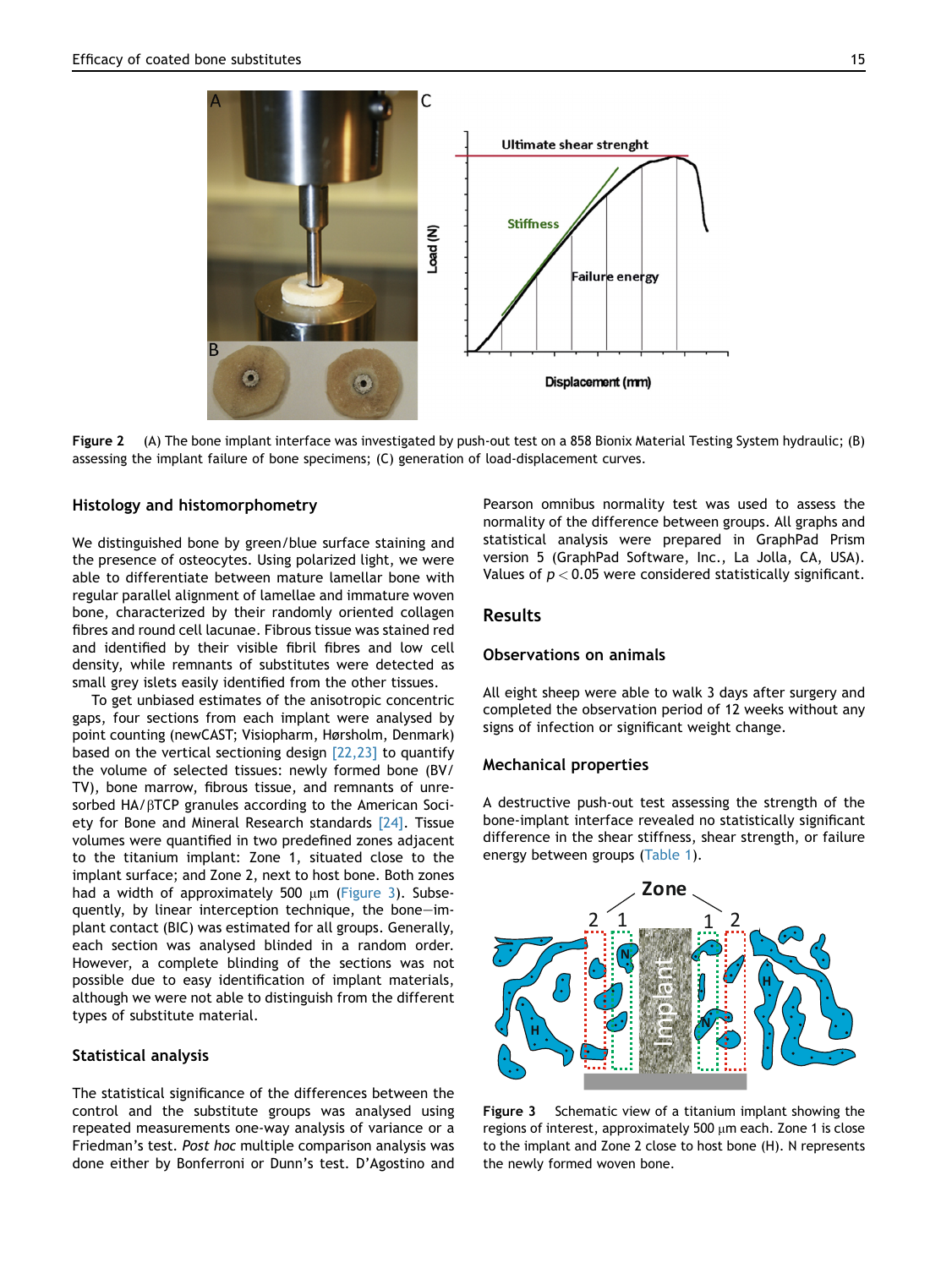<span id="page-4-0"></span>

| Table 1<br>test.         | Mechanical shear properties assessed by push-out |                             |                                 |  |  |
|--------------------------|--------------------------------------------------|-----------------------------|---------------------------------|--|--|
|                          | Shear<br>stiffness strength<br>(MPa)             | Max shear Failure<br>(MPa)  | energy<br>(kJ/cm <sup>2</sup> ) |  |  |
| G1: Allograft            |                                                  | $4.8 \pm 4.1$ 1.7 $\pm$ 2.4 | $612.7 + 1078$                  |  |  |
| G2: HA/ <sub>B</sub> TCP |                                                  | $8.2 + 9.5$ $2.3 + 1.9$     | $635.9 + 484.8$                 |  |  |
| G3: HA/BTCP-HyA          |                                                  | $6.6 \pm 7.3$ $2.3 \pm 1.7$ | $738.0 + 562.4$                 |  |  |
| G4: HA/ BTCP-PDLLA       | $6.2 + 6.0$ $2.0 + 2.1$                          |                             | $742.1 + 783.9$                 |  |  |
| RM one-way ANOVA (p)     | $p = 0.86$ $p = 0.31$                            |                             | $p = 0.1$                       |  |  |

Data are presented as the mean  $\pm$  standard deviation.  $n = 8$  for all groups.

 $ANOVA =$  analysis of variance;  $HA/BTCP =$  hydroxyapatite/betatri-calcium phosphate; HyA = hyaluronic acid; PDLLA = poly- $D, L$ lactic acid;  $RM$  = repeated measures.

# Histological observations

Existence of newly formed bone in the concentric gaps was found in all groups, with remnants of substitute material in the three substitute groups. The remnants were identified as small grey islets surrounded by new bone, fibrous tissue, or bone marrow (Figure 4). The identified bone consisted only of nonlamellar woven bone, and remnants of allograft were not detected. Further, no signs of infection or fibrocartilage were present in any of the groups.

In four bone specimens, represented by two specimens from the HA/bTCP group, one from the HA/bTCP-PDLLA group, and one from the HA/bTCP-HyA group, the BIC could not be evaluated as no tissues were in direct contact with the implant surface. This could be explained by encapsulation of the implant by fibrous tissue, which may cause a shrinking during preparation of the sections. Consequently, the four specimens were excluded from the BIC analysis.

# Histomorphometry

Comparison of the BIC between the groups showed no statistically significant difference ([Table 2\)](#page-5-0), while the bone marrow volume was statistically significant, greater in the allograft group (22.1  $\pm$  9.6%) compared with all substitute groups (HA/ $\beta$ TCP: 5.8  $\pm$  8.1%, HA/ $\beta$ TCP-PDLLA: 5.1  $\pm$  4.3%, HA/BTCP-HyA:  $5.0 \pm 6.4%$ ).

The allograft group showed a statistically significantly larger BV/TV in Zone 1 (31.6  $\pm$  13.0 %) compared with the HA/ $\beta$ TCP-PDLLA group (18.5  $\pm$  10.6%), whereas in Zone 2 the BV/TV was significantly larger for allograft  $(37.7 \pm 16.0%)$  in comparison to the HA/ $\beta$ TCP group  $(22.2 \pm 7.4\%;$  [Table 3\)](#page-5-0).

The volume of fibrous tissue was statistically significantly larger in both zones comparing allograft (Zone 1:  $36.9 \pm 19.0$ %, Zone 2:  $29.0 \pm 19.7$ %) and the HA/ $\beta$ TCP group (Zone 1:  $21.5 \pm 8.5$ %, Zone 2:  $12.7 \pm 4.2$ %). However, the bone marrow volume revealed no statistically significant difference between the groups, and neither there was any significant difference in the amount of residual substitutes between the substitute groups [\(Table 3](#page-5-0)).

# **Discussion**

The purpose of this study was to investigate whether HA/ bTCP-HyA or HA/bTCP-PDLLA granules could conduct bone formation for proper implant fixation in a gap model in sheep. According to the histomorphometric evaluation, the allograft group showed a larger BV/TV when compared with the HA/bTCP-PDLLA group (Zone 1). Despite the lowered bone formation in the HA/bTCP-PDLLA group, no statistically significant differences in the mechanical properties as well as the BIC were detected, comparing both  $HA/\beta TCP$ -PDLLA and  $HA/βTCP-HyA$  to the allograft. Consequently, the data support our hypothesis that HA/bTCP-PDLLA and HA/ $\beta$ TCP-HyA can conduct an efficient formation of bone and subsequent implant fixation in sheep, demonstrating their continued relevance as synthetic bone substitutes.

The histological investigation revealed the formation of new bone in the gap of all groups. The significantly lower BV/TV in Zone 1 of the HA/ $\beta$ TCP-PDLLA group compared with the allograft group could indicate reduced osteoconductive properties of PDLLA. This is consistent with another study conducted in sheep, showing a delayed formation of bone in gaps filled with PDLLA-coated HA/bTCP substitutes compared with pure substitutes [\[25\].](#page-7-0) A lowered porosity of substitute material due to PDLLA coating could explain the reduced bone formation, though the porosity is considered within the limit ensuring optimal bone ingrowth



Figure 4 (A) Histological section representing the allograft group; (B) histological section representing the hydroxyapatite/betatri-calcium phosphate group. The presence of newly formed bone (B), fibrous tissue (F), bone marrow (M), and nonabsorbed substitutes (S) are marked on the pictures (magnification  $\times$ 10).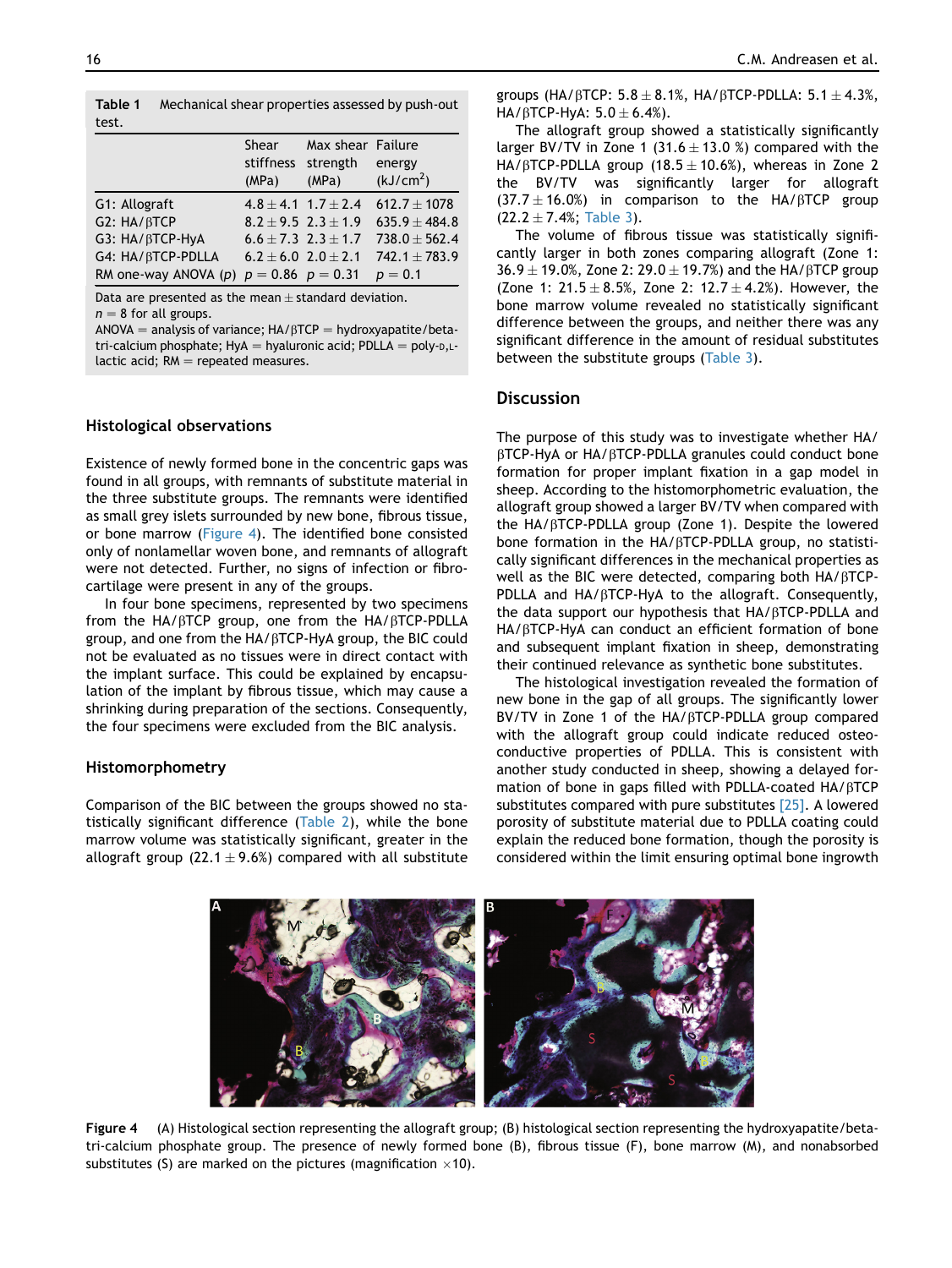<span id="page-5-0"></span>

| Table 2<br>Histomorphometric data of the bone-implant contact in percentage of the total implant surface. |                 |               |                 |                    |  |
|-----------------------------------------------------------------------------------------------------------|-----------------|---------------|-----------------|--------------------|--|
|                                                                                                           | BV/TV           | Fb.V/TV       | Ma.V/TV         | Remnant substitute |  |
|                                                                                                           | (%)             | (%)           | $(\%)$          | $(\%)$             |  |
| G1: Allograft                                                                                             | $13.0 \pm 10.7$ | $61.2 + 17.0$ | $22.1 \pm 9.6$  |                    |  |
| G2: HA/BTCP                                                                                               | $22.0 + 12.0$   | $69.5 + 17.4$ | $5.8 \pm 8.1$   | $4.1 \pm 6.4$      |  |
| G3: HA/BTCP-HyA                                                                                           | $10.8 + 9.3$    | $77.3 + 8.1$  | $5.1 + 4.3$     | $2.9 + 3.1$        |  |
| G4: HA/BTCP-PDLLA                                                                                         | $12.6 + 7.2$    | $73.2 + 15.9$ | $5.0 + 6.4$     | $3.6 \pm 1.8$      |  |
| RM one-way ANOVA $(p)$                                                                                    | $p = 0.93$      | $p = 0.73$    | p < 0.001       | $p = 0.93$         |  |
| Diff. between groups                                                                                      |                 |               | G1 > G2, G3, G4 |                    |  |

Data are presented as the mean  $\pm$  standard deviation.

G1:  $n = 8$ , G2:  $n = 6$ , G3/G4:  $n = 7$ .

 $ANDVA =$  analysis of variance; BV/TV = bone volume; Diff. = difference; Fb.V/TV = fibrous tissue volume; HA/ $\beta$ TCP = hydroxyapatite/ beta-tri-calcium phosphate; HyA = hyaluronic acid; Ma.V/TV = bone marrow volume; PDLLA = poly- $D$ ,L-lactic acid; RM = repeated measures.

[\[11,26,27\]](#page-6-0). However, the use of PDLLA has been associated with certain concern due to its acidic degradation and hydrophobic surface, potentially provoking an inflammatory response  $[28,29]$ . Additionally, some have reported on the lack of bone ingrowth for scaffolds consisting purely of PDLLA [\[14,30\]](#page-6-0). However, PDLLA has during the past decades proven to have an excellent biocompatibility without causing systemic or local reactions and are thus considered safe for clinical use. Further, the lowered BV/TV found in the  $HA/BTCP-PDLLA$  group was not in reflected in the results from the push-out test or the BIC assessment showing no difference compared with allograft.

Regarding the BIC, numerically higher values were found in the  $HA/β$ TCP group compared with the others, although not statistically significant. However, it should be taken into consideration that four of the bone specimens (2 from the HA/ $\beta$ TCP-group, 1 from the HA/ $\beta$ TCP-PDLLA, and 1 from the  $HA/BTCP-HyA$  group) were excluded due to the absence of tissue in direct contact with the implant interphase. This exclusion may have influenced the results, but since it was present in all substitute groups it is considered to be a consequence of inappropriate section preparation, and not related to the type of coating.

A high BIC does not necessarily equal a strong implant fixation, dependent on an appropriate quality of bone and structures trabeculae. A push-out test is designed to test the shear mechanical properties of newly formed bone onto the implant surface, and no statistically significant differences in the mechanical properties between the groups were observed. This indicates that  $HA/\beta$ TCP-HyA and  $HA/$ bTCP-PDLLA offer similar shear strength, modulus, and failure energy on implant fixation to those of allograft. With mechanical properties and a BIC similar to allograft, PDLLA reinforced  $HA/βTCP$  showed promising results as an alternative bone substitute consistent with recent studies, where PDLLA coated HA improved the implant performance in sheep  $[12, 14, 19]$  and rabbit  $[13]$ . Moreover, HA/ $\beta$ TCP

|                        | BV/TV           | Fb.V/TV         | Ma.V/TV         | Remnant substitute |  |
|------------------------|-----------------|-----------------|-----------------|--------------------|--|
|                        | (%)             | (%)             | (%)             | (%)                |  |
| Zone 1                 |                 |                 |                 |                    |  |
| G1: Allograft          | $31.6 \pm 13.0$ | $36.9 \pm 19.0$ | $22.5 + 16.9$   |                    |  |
| G2: HA/BTCP            | $22.3 \pm 6.7$  | $21.5 \pm 8.5$  | $16.2 \pm 10.7$ | $35.6 \pm 13.7$    |  |
| G3: HA/BTCP-HyA        | $24.5 \pm 12.8$ | $25.6 \pm 17.5$ | $15.7 \pm 17.5$ | $30.8 \pm 8.6$     |  |
| G4: HA/BTCP-PDLLA      | $18.5 \pm 10.6$ | $24.3 \pm 13.2$ | $15.1 \pm 7.4$  | $35.1 \pm 13.1$    |  |
| RM one-way ANOVA (p)   | p < 0.05        | p < 0.05        | $p = 0.67$      | $p = 0.67$         |  |
| Diff. between groups   | G1 > G4         | G1 > G2         |                 |                    |  |
| Zone 2                 |                 |                 |                 |                    |  |
| G1: Allograft          | $37.7 \pm 16.0$ | $29.0 + 19.7$   | $27.0 + 12.8$   |                    |  |
| G2: HA/BTCP            | $22.2 \pm 7.4$  | $12.7 \pm 4.2$  | $24.9 \pm 9.5$  | $35.1 \pm 12.8$    |  |
| G3: HA/BTCP-HyA        | $33.0 \pm 12.8$ | $14.0 \pm 9.5$  | $18.6 \pm 15.0$ | $31.4 \pm 15.0$    |  |
| G4: HA/BTCP-PDLLA      | $24.6 \pm 11.8$ | $21.0 \pm 12.2$ | $18.2 \pm 9.9$  | $30.5 \pm 10.9$    |  |
| RM one-way ANOVA $(p)$ | p < 0.05        | p < 0.05        | $p = 0.29$      | $p = 0.46$         |  |
| Diff. between groups   | G1 > G2         | G1 > G2         |                 |                    |  |

|  | Table 3 Histomorphometric data showing the percentage of bone volume per tissue volume in Zone 1 and Zone 2. |  |  |  |  |  |  |  |
|--|--------------------------------------------------------------------------------------------------------------|--|--|--|--|--|--|--|
|--|--------------------------------------------------------------------------------------------------------------|--|--|--|--|--|--|--|

Data are presented as the mean  $\pm$  standard deviation.

 $n = 8$  for all groups.

 $ANDVA =$  analysis of variance; BV/TV = bone volume; Diff. = difference; Fb.V/TV = fibrous tissue volume; HA/ $\beta$ TCP = hydroxyapatite/ beta-tri-calcium phosphate; HyA = hyaluronic acid; Ma.V/TV = bone marrow volume; PDLLA = poly-D,L-lactic acid; RM = repeated measures.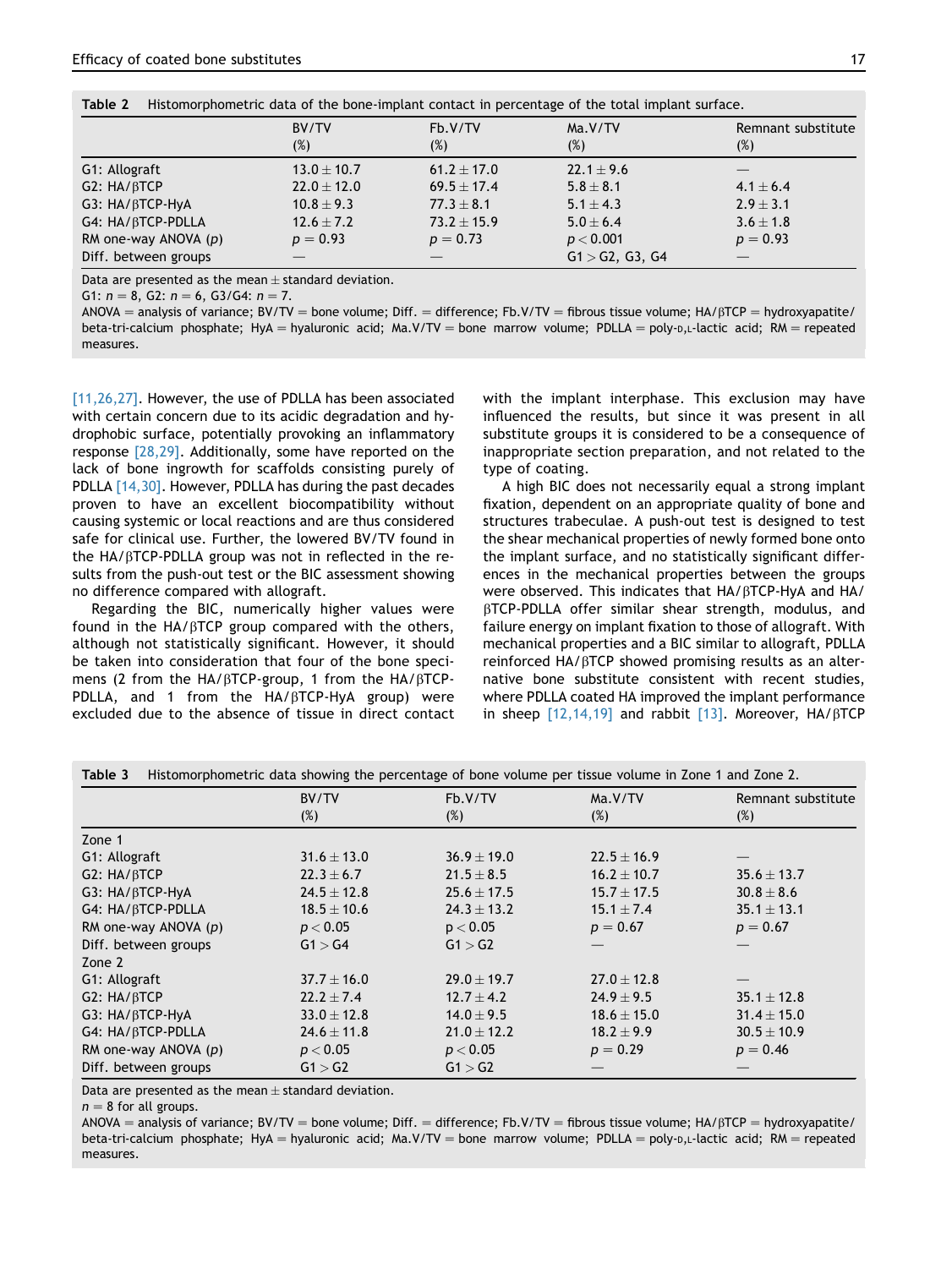We decided to investigate the effect of high molecular weight (MW) HyA, because this form of HyA is reported to stimulate the formation of bone as well as supporting an osteogenic differentiation of bone marrow stem cells [16,31]. Its presence in callus during fracture healing in rabbits further supports its potential as a bone ingrowth stimulator [\[32\]](#page-7-0). Our results showed that HyA infiltrated HA/ BTCP granules could conduct a bone formation and implant fixation comparable to that of allograft. This is in consistence with previous studies showing bone ingrowth around HyA-coated titanium implants in rabbit femurs [\[33,34\].](#page-7-0) Other studies have reported increased osteoblastic activity [16] and more bone formation in rats when applied to bone wounds [17]. Borsari and coworkers [\[35\]](#page-7-0) were, nevertheless, not able to detect any significant differences in bone ingrowth between HyA-coated or uncoated titanium implants inserted in young, aged, and ovariectomized sheep, respectively.

An apparent limitation of the present study is the small number of animals included, reducing the power of the study. However, the gaps were systematically filled with allograft or substitute, and each animal served as their own control reducing the biological variation among the individuals. Insertion of the implants into a nonweightbearing position and the fact that the load on the skeletal sites in sheep is different from humans points out another weakness of the study prohibiting a direct extrapolation to patients. However, the design enables an investigation of the selected bone substitutes in a more controlled milieu avoiding the influence of, for example, synovial fluids. Overall, HA/bTCP-PDLLA and HA/bTCP-HyA exhibited an osteoconductive potential correspondent to allograft, signifying their promising properties as bone graft substitutes in a large animal model.

# Conclusion

This study has demonstrated that HA/BTCP granules reinforced with PDLLA or infiltrated with HyA had similar bone ingrowth and implant fixation as those with allograft.

In perspective, mechanical properties resembling those of allograft in advance, the bone substitutes may be considered as alternatives to allograft for bone healing in this sheep model.

# Conflicts of interest

The authors have no conflicts of interest relevant to this article.

# Funding/support

Odense University Hospital Free Research Fund (numbers: 700-701-003-316, 1021-1912), and University of Southern Denmark (number: 2010-11202; 1-year PhD fellowship for CMA) supported the study.

#### <span id="page-6-0"></span>18 C.M. Andreasen et al.

# Acknowledgments

We are thankful to Gitte Højlund Reinberg for her excellent technical assistance, Maria Vinther Juhl (Danish Technological Institute) for assisting with the HyA-coating procedure, Birgitte Mølholm Malle (Novozymes A/S) for kindly donating the HyA solution, and the staff of the Biomedical Laboratory for taking good care of the animals.

# References

- [1] [Dickson G, Buchanan F, Marsh D, Harkin-Jones E, Little U,](http://refhub.elsevier.com/S2214-031X(16)30257-1/sref1) [McCaigue M. Orthopaedic tissue engineering and bone regen](http://refhub.elsevier.com/S2214-031X(16)30257-1/sref1)[eration. Technol Health Care 2007;15:57](http://refhub.elsevier.com/S2214-031X(16)30257-1/sref1)-[67](http://refhub.elsevier.com/S2214-031X(16)30257-1/sref1).
- [2] [Carson JS, Bostrom MP. Synthetic bone scaffolds and fracture](http://refhub.elsevier.com/S2214-031X(16)30257-1/sref2) [repair. Injury 2007;38\(Suppl. 1\):S33](http://refhub.elsevier.com/S2214-031X(16)30257-1/sref2)-[7.](http://refhub.elsevier.com/S2214-031X(16)30257-1/sref2)
- [3] [Wang M. Developing bioactive composite materials for tissue](http://refhub.elsevier.com/S2214-031X(16)30257-1/sref3) [replacement. Biomaterials 2003;24:2133](http://refhub.elsevier.com/S2214-031X(16)30257-1/sref3)-[51](http://refhub.elsevier.com/S2214-031X(16)30257-1/sref3).
- [4] [Brydone AS, Meek D, Maclaine S. Bone grafting, orthopaedic](http://refhub.elsevier.com/S2214-031X(16)30257-1/sref4) [biomaterials, and the clinical need for bone engineering. Proc](http://refhub.elsevier.com/S2214-031X(16)30257-1/sref4) [Inst Mech Eng H 2010;224:1329](http://refhub.elsevier.com/S2214-031X(16)30257-1/sref4)-[43](http://refhub.elsevier.com/S2214-031X(16)30257-1/sref4).
- [5] [Gazdag AR, Lane JM, Glaser D, Forster RA. Alternatives to](http://refhub.elsevier.com/S2214-031X(16)30257-1/sref5) [autogenous bone graft: Efficacy and indications. J Am Acad](http://refhub.elsevier.com/S2214-031X(16)30257-1/sref5) Orthop Surg  $1995;3:1-8$ .
- [6] [Nandi SK, Roy S, Mukherjee P, Kundu B, De DK, Basu D. Or](http://refhub.elsevier.com/S2214-031X(16)30257-1/sref6)[thopaedic applications of bone graft and graft substitutes: a](http://refhub.elsevier.com/S2214-031X(16)30257-1/sref6) review. Indian J Med Res  $2010:132:15-30$  $2010:132:15-30$ .
- [7] [Hannink G, Arts JJ. Bioresorbability, porosity and mechanical](http://refhub.elsevier.com/S2214-031X(16)30257-1/sref7) [strength of bone substitutes: what is optimal for bone](http://refhub.elsevier.com/S2214-031X(16)30257-1/sref7) [regeneration? Injury 2011;42\(Suppl. 2\):S22](http://refhub.elsevier.com/S2214-031X(16)30257-1/sref7)-[5.](http://refhub.elsevier.com/S2214-031X(16)30257-1/sref7)
- [8] [Dorozhkin SV. Bioceramics of calcium orthophosphates. Bio](http://refhub.elsevier.com/S2214-031X(16)30257-1/sref8)[materials 2010;31:1465](http://refhub.elsevier.com/S2214-031X(16)30257-1/sref8)-[85](http://refhub.elsevier.com/S2214-031X(16)30257-1/sref8).
- [9] [Gunatillake PA, Adhikari R. Biodegradable synthetic polymers](http://refhub.elsevier.com/S2214-031X(16)30257-1/sref9) [for tissue engineering. Eur Cell Mater 2003;5:1](http://refhub.elsevier.com/S2214-031X(16)30257-1/sref9)-[16](http://refhub.elsevier.com/S2214-031X(16)30257-1/sref9).
- [10] [Rezwan K, Chen QZ, Blaker JJ, Boccaccini AR. Biodegrad](http://refhub.elsevier.com/S2214-031X(16)30257-1/sref10)[able and bioactive porous polymer/inorganic composite](http://refhub.elsevier.com/S2214-031X(16)30257-1/sref10) [scaffolds for bone tissue engineering. Biomaterials 2006;](http://refhub.elsevier.com/S2214-031X(16)30257-1/sref10)  $27:3413 - 31.$  $27:3413 - 31.$  $27:3413 - 31.$
- [11] [Henriksen SS, Ding M, Juhl MV, Theilgaard N, Overgaard S.](http://refhub.elsevier.com/S2214-031X(16)30257-1/sref11) [Mechanical strength of ceramic scaffolds reinforced with](http://refhub.elsevier.com/S2214-031X(16)30257-1/sref11) [biopolymers is comparable to that of human bone. J Mater Sci](http://refhub.elsevier.com/S2214-031X(16)30257-1/sref11) [Mater Med 2011;22:1111](http://refhub.elsevier.com/S2214-031X(16)30257-1/sref11)-[8](http://refhub.elsevier.com/S2214-031X(16)30257-1/sref11).
- [12] [Ding M, Røjskjaer J, Cheng L, Overgaard S. The effects of a](http://refhub.elsevier.com/S2214-031X(16)30257-1/sref12) [novel-reinforced bone substitute and Colloss\(R\)E on bone](http://refhub.elsevier.com/S2214-031X(16)30257-1/sref12) [defect healing in sheep. J Biomed Mater Res B Appl Biomater](http://refhub.elsevier.com/S2214-031X(16)30257-1/sref12) [2012;100:1826](http://refhub.elsevier.com/S2214-031X(16)30257-1/sref12)-[35](http://refhub.elsevier.com/S2214-031X(16)30257-1/sref12).
- [13] [Hasegawa S, Tamura J, Neo M, Goto K, Shikinami Y, Saito M,](http://refhub.elsevier.com/S2214-031X(16)30257-1/sref13) et al. In vivo [evaluation of a porous hydroxyapatite/poly-DL](http://refhub.elsevier.com/S2214-031X(16)30257-1/sref13)[lactide composite for use as a bone substitute. J Biomed](http://refhub.elsevier.com/S2214-031X(16)30257-1/sref13) [Mater Res A 2005;75:567](http://refhub.elsevier.com/S2214-031X(16)30257-1/sref13)-[79](http://refhub.elsevier.com/S2214-031X(16)30257-1/sref13).
- [14] [Jensen T, Jakobsen T, Baas J, Nygaard JV, Dolatshahi-Pirouz A,](http://refhub.elsevier.com/S2214-031X(16)30257-1/sref14) [Hovgaard MB, et al. Hydroxyapatite nanoparticles in poly-D,L](http://refhub.elsevier.com/S2214-031X(16)30257-1/sref14)[lactic acid coatings on porous titanium implants conducts](http://refhub.elsevier.com/S2214-031X(16)30257-1/sref14) [bone formation. J Biomed Mater Res A 2010;95:665](http://refhub.elsevier.com/S2214-031X(16)30257-1/sref14)-[72](http://refhub.elsevier.com/S2214-031X(16)30257-1/sref14).
- [15] Volpi N, Schiller J, Stern R, Soltés L. Role, metabolism, [chemical modifications and applications of hyaluronan. Curr](http://refhub.elsevier.com/S2214-031X(16)30257-1/sref15) [Med Chem 2009;16:1718](http://refhub.elsevier.com/S2214-031X(16)30257-1/sref15)-[45](http://refhub.elsevier.com/S2214-031X(16)30257-1/sref15).
- [16] [Huang L, Cheng YY, Koo PL, Lee KM, Qin L, Cheng JC, et al.](http://refhub.elsevier.com/S2214-031X(16)30257-1/sref16) [The effect of hyaluronan on osteoblast proliferation and dif](http://refhub.elsevier.com/S2214-031X(16)30257-1/sref16)[ferentiation in rat calvarial-derived cell cultures. J Biomed](http://refhub.elsevier.com/S2214-031X(16)30257-1/sref16) [Mater Res A 2003;66:880](http://refhub.elsevier.com/S2214-031X(16)30257-1/sref16)-[4](http://refhub.elsevier.com/S2214-031X(16)30257-1/sref16).
- [17] [Sasaki T, Watanabe C. Stimulation of osteoinduction in bone](http://refhub.elsevier.com/S2214-031X(16)30257-1/sref17) [wound healing by high-molecular hyaluronic acid. Bone 1995;](http://refhub.elsevier.com/S2214-031X(16)30257-1/sref17)  $16:9 - 15.$  $16:9 - 15.$  $16:9 - 15.$  $16:9 - 15.$
- [18] [Babiker H, Ding M, Sandri M, Tampieri A, Overgaard S. The](http://refhub.elsevier.com/S2214-031X(16)30257-1/sref18) [effects of bone marrow aspirate, bone graft, and collagen](http://refhub.elsevier.com/S2214-031X(16)30257-1/sref18)